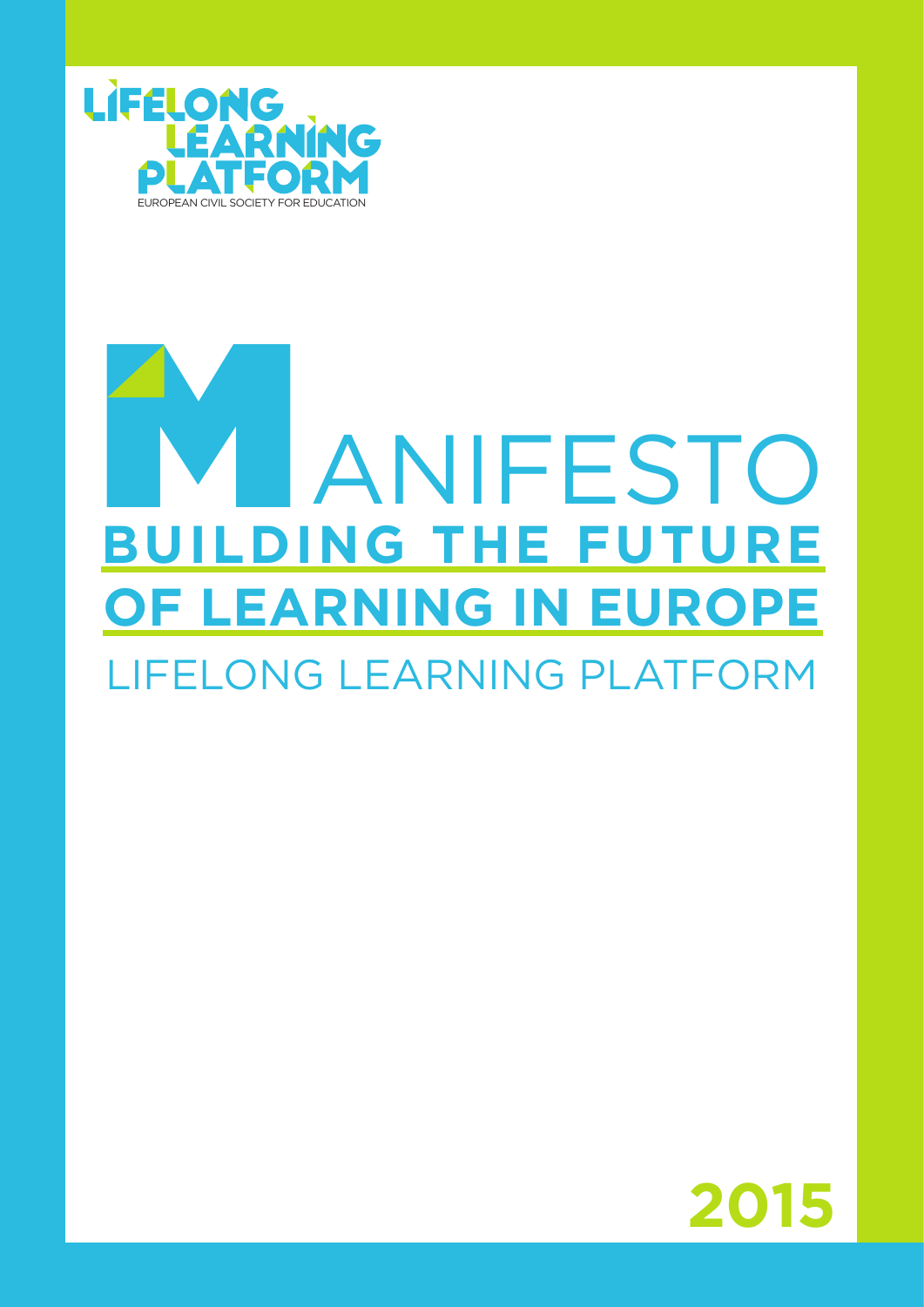# BUILDING THE FUTURE OF **LEARNING** IN **EUROPE MANIFESTO**

2. Eurostat data, 2013;

The offer and scope of learning opportunities have already been broadened, for instance, thanks to the development and use of digital technologies. But inequalities persist in European education and training systems where vulnerable groups such as migrants are particularly disadvantaged<sup>1</sup>. Consequently, the participation of adults in lifelong learning has been stagnating for many years<sup>2</sup>; 20% of the EU's working age population has low literacy and numeracy skills $3$ , not only reducing by half these people's chances to be employed, but also to access basic welfare services, participate in democratic life or develop a sense of social cohesion4. Education is a smart investment for Europe so long as equity becomes its regulating principle. This Manifesto is addressed to policy-makers and educational actors from all over Europe in order to take action to make lifelong learning a reality for all! We see three main areas of reforms: Building inclusive and democratic educational systems Widening access to quality education for all citizens Increasing the relevance of education to modern societies

Educational institutions should be encouraged to open their doors, adapt to learning diversity, and build sustainable partnerships to allow individuals to build their own learning pathways. The paradigm shift to lifelong learning means recognising that learning is taking place in various contexts. It implies changing the ways we teach and learn, the ways we assess learning and the ways we work and live together. It should encourage the process of building learning societies where participating in education is highly valued and encouraged by public authorities and families.

humanistic and holistic approach<br>
of learning, from cradle to grave, is<br>
of continued relevance in today's<br>
world and a viable foundation<br>
for the rethinking of education<br>
in knowledge intensive societies. Adopting a of learning, from cradle to grave, is of continued relevance in today's world and a viable foundation for the rethinking of education vision, whose rationale is not limited to a single objective, but comprehends its multiple facets is not only relevant but also necessary in today's context. Europe is undermined by populism, religious fundamentalism and economic turmoil; and the global race for innovation and recent inflow of migrants are yet additional factors education policies need to grasp. The Lifelong Learning Platform believes that it is only by taking all these factors into account that education policies will have a real chance of building inclusive societies.

For each area we propose five concrete measures that are essential when developing lifelong learning strategies.

# **transformative power Global Education NON-DISCRMINATION DEMOCRATIC GOVERNANCE**







# **basic skills Quality Education empowering educators Arts & Culture GUIDANCE AND MENTORING**

Lifelong learning answers many challenges of modern societies. The traditional pathway "school, work, retirement" is no longer the norm. Most individuals undergo several transitions in their lives, going back from work to education, working and studying simultaneously or volunteering, in their home country and abroad. Consequently there is an increasing demand for qualifications and for flexible and inclusive learning environments.

<sup>1.</sup> Cohesion policy and marginalised communities, Opinion of the Committee on Employment and Social Affairs for the Committee on Regional Development (2014/2247(INI)), 25 June 2015;

<sup>3.</sup> PIAAC, the survey on adult skills, OECD 2013; 4. The OECD also shows correlations between educational attainments and life expectancy - OECD's "Society at a glance. OECD social indicators: the crisis and its aftermath", 2014.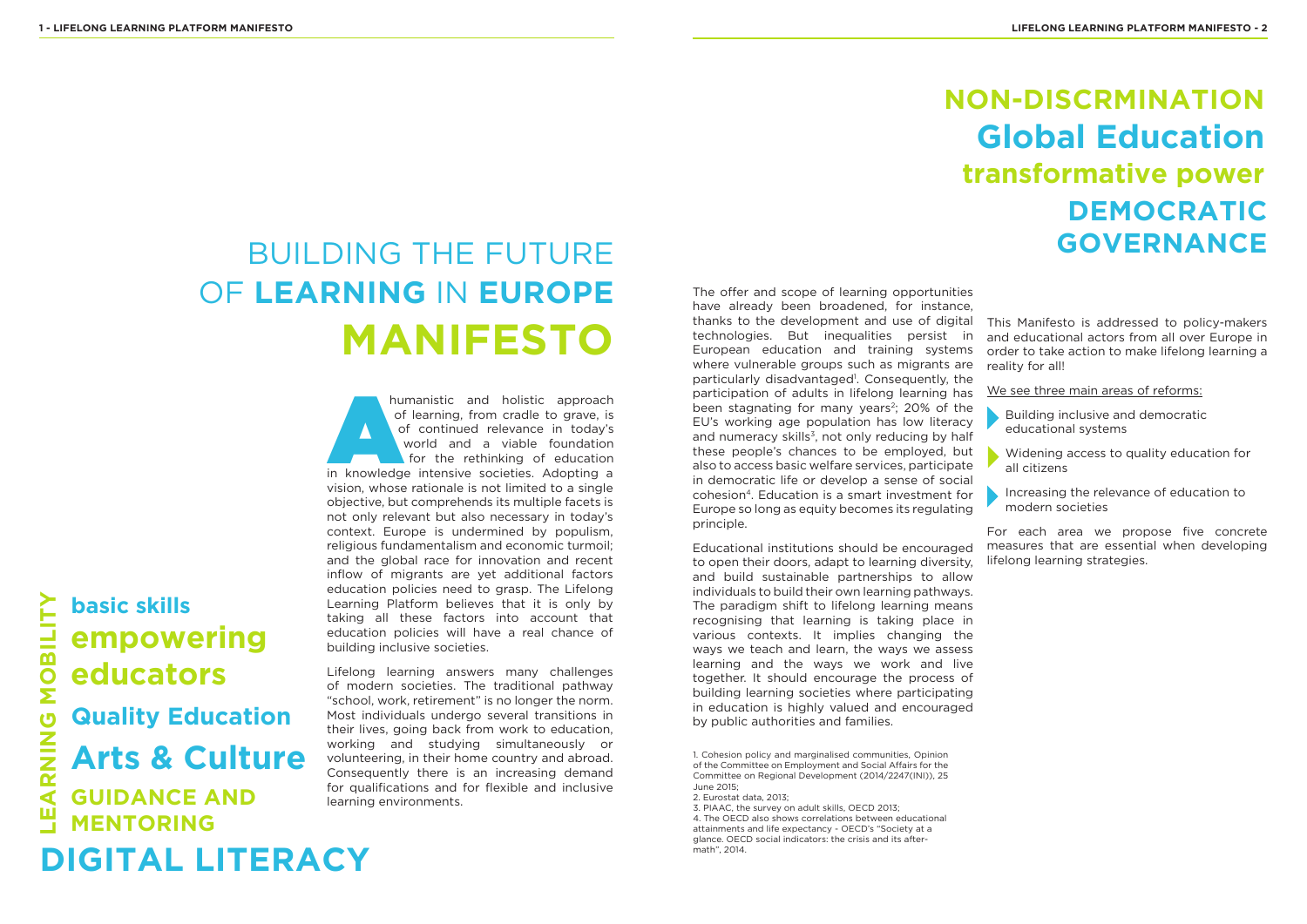## **BUILDING INCLUSIVE AND DEMOCRATIC EDUCATIONAL SYSTEMS**

1

# **Eliminating prejudices and discrimination in**<br> **educational settings based on gender, age,**<br> **race, religion, sexual orientation, and socio-**<br> **economic status...**<br>
Inequalities are increasing within our educational syste **educational settings based on gender, age, race, religion, sexual orientation, and socioeconomic status…**

Inequalities are increasing within our educational systems where vulnerable groups are particularly disadvantaged. Efforts should be made to desegregate our educational institutions, giving equal opportunities to all. It is also important to take into account non-cognitive factors such as habits, values and poverty to understand and overcome educational underachievement. Besides, clear strategies should tackle prejudices and stereotypes to help prevent further discrimination, hate speech and bullying by ensuring those issues are dealt with (e.g. when creating curricula, teaching materials and when planning activities in partnership with specialised organisations).

#### **Implementing and strengthening a democratic governance of educational institutions and enhancing learner participation...**

**socio-econom**<br>
Impetences, especia<br>
International EU mobil<br>
International exception<br>
International conditions<br>
International exception<br>
International exception<br>
International exception<br>
International exception<br>
Internatio Learning mobility plays an important role in developing transversal competences, especially social and intercultural ones, and in promoting a sense of European belonging. EU mobility schemes are indeed strongly associated with the benefits of EU citizenship. Proper investment has to be made so that learning mobility becomes the rule instead of an exception for both learners and educators. For that we need to ensure that access to mobility programmes is possible for all regardless of their socio-economic backgrounds. However, widening access to mobility programmes should not be at the detriment of their quality.

The governance of educational institutions can be improved with the help of a meaningful participation of learners, families and communities. Giving learners a voice will contribute to putting our values into practice through experiential learning and strengthening their participatory skills, fostering active citizenship and thus more democratic societies. Learners in collaborative learning environments tend to perform significantly better than those in competitive and individualistic situations. This leads to an upward spiral as higher achievements in education lead to a higher motivation to learn throughout life.

Use of a<br>
tackle some<br>
developm<br>
cultural en<br>
transversal<br>
so crucial<br>
appreciation<br>
learn via ori<br>
self-confide<br>
training by s<br>
their collabor Cultural engagement is a key contribution to the acquisition of transversal competences such as "cultural awareness and expression5" so crucial to foster one's creativity, imagination and sense of appreciation of cultural diversity. It can also increase motivation to learn via original and innovative vectors and increase well-being and self-confidence. This goes through the improvement of educators' training by sensitizing them to the importance of culture and favouring their collaboration with artists.

3

#### **Turning learning mobility from an exception into a rule at all levels of education and for all educational actors (learners and educators) throughout their lives and regardless of their socio-economic background…**

#### **Use of arts and culture in education in order to tackle social challenges and to enhance personal development…**

#### **Making citizenship and global education, as well as intercultural and interreligious dialogue, priority areas of European Union and national education policies…**

The transformative power of education has a major role to play in building inclusive and democratic societies. We have to engage people in a critical reflection and dialogue, and empower them to tackle past, present and future social and political challenges such as sustainable development. Today, young people feel their voice does not count and an increasing number of them express societal disinterest while a minority seeks shelter in radical movements. Educational systems should aim to make them engaged as active citizens, able to stand up for human rights and democracy.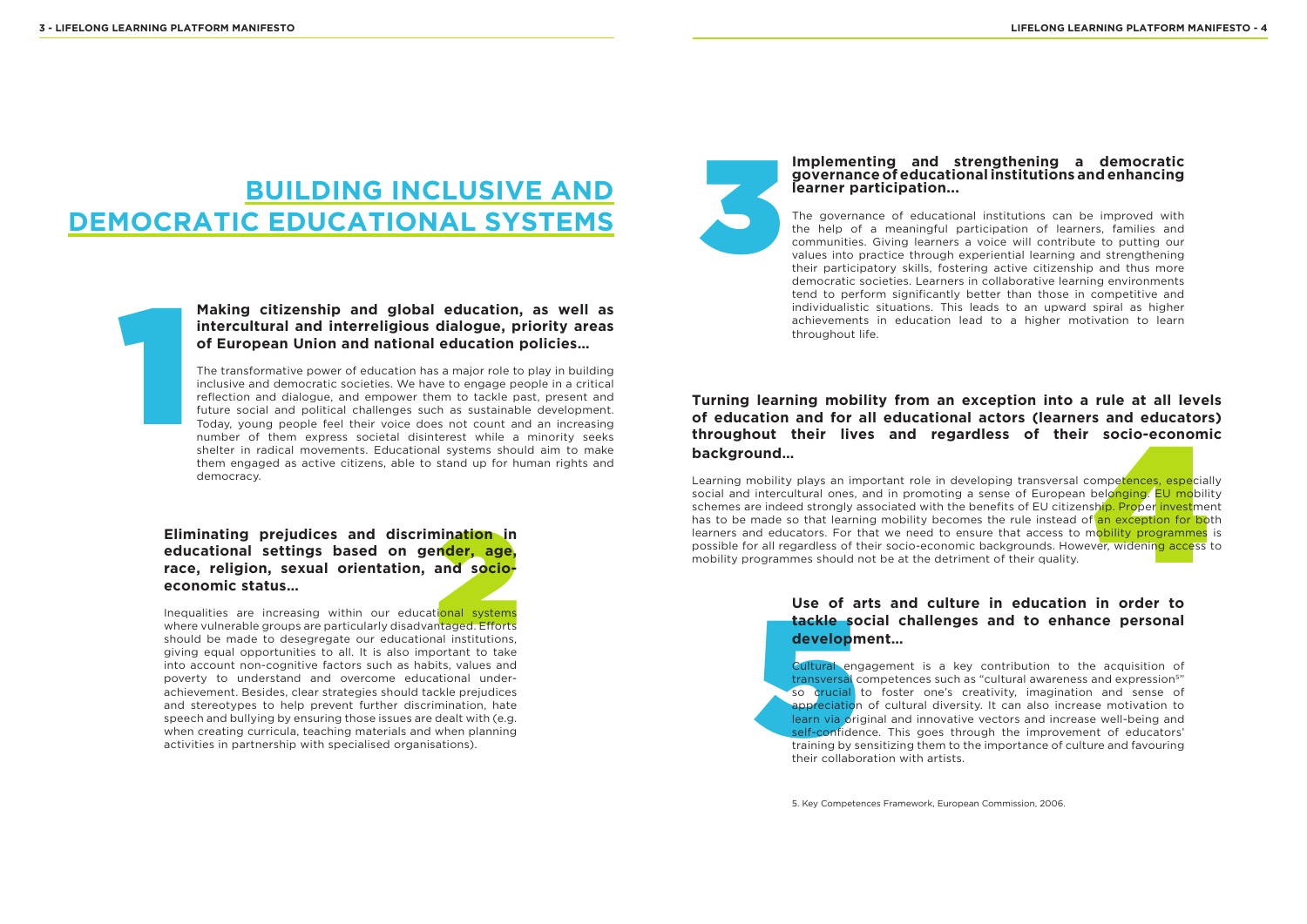# **WIDENING ACCESS TO QUALITY EDUCATION FOR ALL CITIZENS**

Ensu<br>
equit<br>
supp<br>
oppc<br>
Deveryd<br>
Everyd<br>
not on<br>
trap" it<br>
know has on **Ensuring a solid and quality (early) education for all, equipping learners with basic skills for life, as well as supporting increased adaptability and second chance opportunities for adults…**

Everyone should leave formal education with solid basic skills. This will not only prevent early school leaving but also being caught in a "low skills" trap" in adulthood. Today almost one adult in five in Europe still does not know how to read and write properly while we know the huge impact that has on their employment prospects, their social and civic participation as well as their health and well-being. For those who have already left school, quality educational programmes should be publicly funded, offering new opportunities for adults.

**Implementing outreach strategies based on easily accessible information and quality guidance and counselling services to involve current non-learners in lifelong learning...<br>About 80 million people have low or basic skill** About 80 million people have low or basic skills, but lifelong learning benefits mostly the more educated<sup>6</sup>. We have to raise awareness on the benefits of lifelong learning and stimulate one's motivation to participate in learning activities by offering information and solutions in everyday life settings (e.g. in local communities or the workplace) with the support of community organisations. The combination of quality and coordinated guidance and counselling services, and the support offered by peers and mentors is proven to be successful.

#### **easily accessible information and quality guidance and counselling services to involve current non-learners in lifelong learning…**

**Expanding flexible and open learning pathways<br>
and learning provision, such as evening classes<br>
and distance learning...<br>
A greater flexibility in learning - in relation to location, delivery<br>
and learning methods (e.g. u** A greater flexibility in learning – in relation to location, delivery and learning methods (e.g. using distance learning, digital technologies, blended learning and work-based learning) can serve to attract and meet the needs of a diverse range of learners<sup>7</sup>. It has the potential to enhance learning and widen opportunities for participation especially for socio-economically vulnerable people, including low-skilled workers. In this regard a more efficient coordination of social, employment and educational policies is crucial, for instance to overcome workfamily conflicts that especially affect women.

# **Impleme**<br>
support<br>
systems<br>
(ECVET,<br>
Transforma<br>
outcomes<br>
and transit **Implementing approaches based on learning outcomes, supported by comprehensive quality assurance systems, and coordinating existing transparency tools (ECVET, EQF, etc.)…**

## **and learning provision, such as evening classes and distance learning…**

## Fosteri<br>
Fosteri<br>
mechar<br>
and<br>
p<br>
method **Fostering the setup of validation and recognition mechanisms for non-formal and informal learning and putting in place adapted assessment methods…**

Transformation of teaching and assessment practices towards a learning outcomes and competence-based approach facilitates the transparency and transition between different educational systems. Many tools have been developed in isolation; in order to allow individuals to better measure their progress and opportunities, and capitalise on the learning outcomes gained in different contexts we have to better coordinate them. Such tools have to be supported by quality assurance systems and be embedded in a framework of national qualifications in order to build trust across sectors and actors, including employers.

7. Final evaluation of the HEFCE-funded Flexible Learning Pathfinder projects, Steve Outram, 2011; 8. OECD Programme for the International Assessment of Adult Competencies

(PIAAC) report, OECD, 2013.

Although 20% of the EU adult population have low literacy and numeracy skills, many have gained competences through nonformal and informal paths<sup>8</sup>. Validation of non-formal and informal learning gives opportunities for new opportunities, improves access to education and enhances motivation to learn. It also contributes to tackle unemployment, and achieve a better match between jobs and skills by acknowledging those acquired outside of the formal education system. It can be a concrete answer to the needs of specific groups such as migrants as their qualifications and foreign work experience may not be fully recognised in the host country.

6. Europe 2020, A strategy for smart, sustainable and inclusive growth, European Commission, 2010.

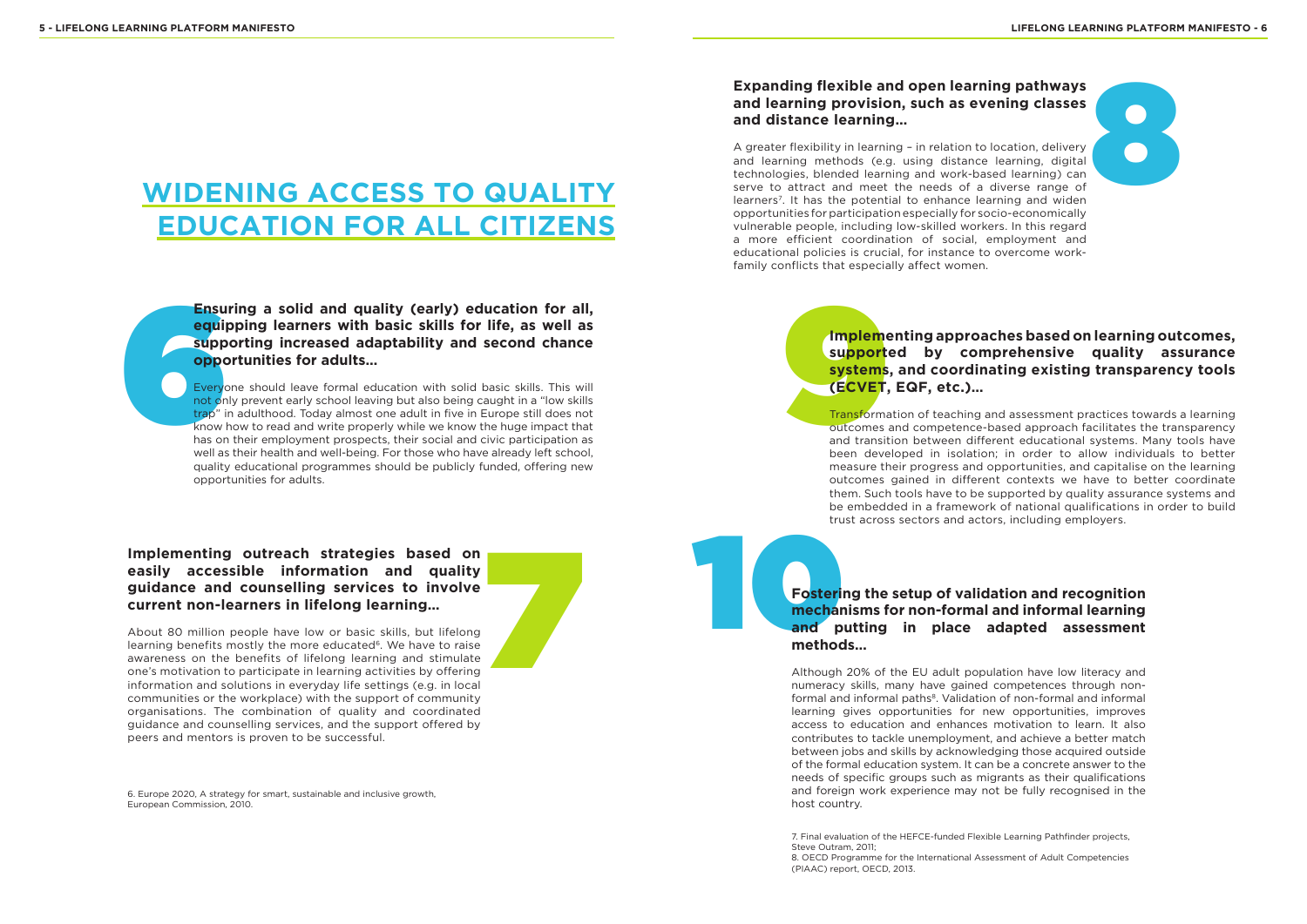# **INCREASING THE RELEVANCE OF EDUCATION TO MODERN SOCIETIES**



# 11 **Developing further the use of innovative methods that support collaborative learning and well-being in a learner-centred approach...**

# Empowering<br>
educators, pl<br>
training and q<br>
Professional and<br>
in preparing future<br>
commitment they **Empowering professional and non-professional educators, providing them with quality lifelong training and quality working conditions...**

We need to shift to more creative solutions such as experiential learning and learning by doing and better take into account learning diversity in order to raise engagement levels and improve educational achievement. Pedagogy that enhances well-being builds positive relationships between educators and learners and is responsive to the individual needs of learners. It is about considering the learner as an equal partner and giving him/her a voice. Moreover, the use of collaborative methodologies such as project-based learning and teamwork contributes to the development of transversal competences, including entrepreneurial mindsets, that are so important today.

#### **access to digita**<br> **nedia competences**<br> **ion and supporting**<br> **and media competences**<br>
and media competences **Every European citizen should have access to digital technologies and learn basic digital and media competences by mainstreaming them in formal education and supporting non-formal training providers, especially those working with disadvantaged groups…**

Professional and non-professional educators play an essential role in preparing future generations for modern life and through their commitment they serve as important role models. The teaching profession in particular should be a respected profession again – which means looking seriously at its working conditions and involving educators in the design of educational policies and tools. Educators need further support with teaching and assessing soft skills and using collaborative pedagogies. Furthermore, peer-learning among educators, and with other actors in relevant fields, should be supported.

**y making<br>
tences for<br>
allow them to<br>
allow them to<br>
ith increasing<br>
competences** Learners should be equipped with the transversal skills that will allow them to cope with rapid social and economic changes (e.g. sense of initiative, learning to learn, resilience, risk-taking and problem-solving) and deal with increasing job uncertainty. Transversal competences such as civic and social competences should be particularly highlighted as they support learners' capacity to think critically and creatively. Their use and formative assessment should be a priority for all sectors and included in teacher training.

It is essential today that all citizens acquire digital and media competences in order to ensure their interactions with new technologies are positive and enriching. The inclusion of media literacy in compulsory education curriculum is of particular importance<sup>9</sup> in order to equip children with tools to raise their critical thinking and decision making and to counteract possible negative sides of the digital world. Digital technologies can also enhance the learning experience and support creativity and interactivity and increase motivation to learn. It is essential to enable educators to develop the use of technologies in an age-adapted and transversal way (e.g. when learning languages, math or literature).

#### **Equipping learners with the necessary skills by making sure educators can teach and assess key competences for lifelong learning...**

#### **Fostering quality partnerships with the world of work, as well as civil society and academic and local communities...**

It is important to provide learners with models, by asking employers and civil society actors to share their experiences with them. More placements and internships should be made possible during formal education as it supports "learning by doing" and improves the transition to the labour market (e.g. thanks to local hubs between educational and economic actors). Partnerships with nonformal education providers and learners' involvement in volunteering activities can increase opportunities for learners to develop key competences and should particularly be acknowledged and encouraged by educational institutions.

9. Media literacy in the digital environment for a more competitive audiovisual and content industry and an inclusive knowledge society, European Commission, Recommendation of 20 August 2009.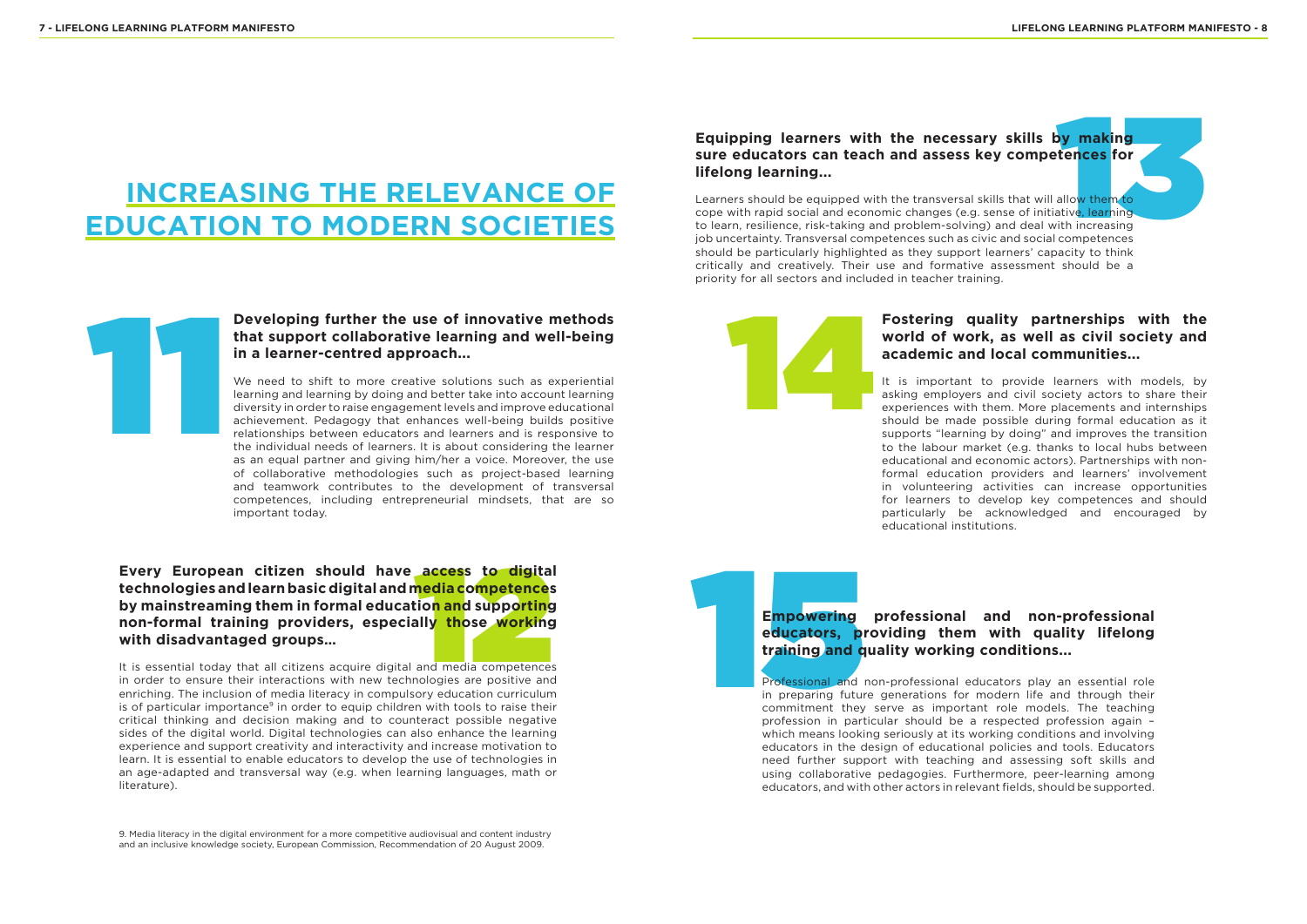# WHY **WE BELIEVE THAT LIFELONG LEARNING** IS OF CONTINUED **RELEVANCE** TO ADDRESS **XXI CENTURY CHALLENGES**

Lifelong learning is a structuring element of the knowledge society and contributes to support social cohesion and active citizenship, personal development and well-being, as well as Europe's efforts towards a smart, inclusive and sustainable competitiveness.

In our modern life, the "school - work - retirement" pattern no longer exists and that is why individuals need to continuously learn to adapt more easily to often numerous transitions in their life especially considering the rapid ageing of the EU population and later retirement age.

These issues are complex and answers have to be adapted to local realities, however we believe that the development of comprehensive and sustainable lifelong learning strategies can contribute to map such challenges and give coherence to many policy actions already being done.

There is a crucial need for transversal skills in today's world, not only to strive in a more diverse labour market, but also to be fully active as a citizen and to live a meaningful and dignified life. Social, civic and intercultural competences require a particular emphasis in response to political/societal disinterest and the rise of radical and extremist movements.

With technology significantly impacting our everyday life, we need to make sure that everyone is able to become digitally and media literate.

We need to widen access to education within our societies, especially in later phases of life, because skills gaps and learning inequalities are increasing while participation in adult education is stagnating in many EU countries.

We need to make sure that knowledge, skills and competences acquired through nonformal and informal learning are valued and recognised, since more and more learning is taking place outside of formal education.

Today individuals engage in learning activities in different ways and learning environments should be designed and facilitated to cater for such variations. This implies a greater emphasis on learner participation, motivation and resilience. Formative assessment should help focus more on the learning process and allow different ways of demonstrating learning (i.e. declarative methods, observations or simulations).

To build a European area of lifelong learning we have to ensure transparency and recognition of qualifications and skills around Europe and improve the quantity and quality of opportunities to go abroad, thus supporting the mobility of all citizens throughout their lives regardless of their socio-economic background.

88% understand lifelong learning as any kind of learning taking place throughout life, be it formal, non-formal or informal

87% would like to get more involved in EU debates in the field

Only 19 % of repondents said that EU institutions take often or always their views into account

Only 44% of respondents believe lifelong learning is a priority in their country, while 97% of them believe it should be a priority

95% said that it would be useful to have national platforms for cooperation in education

EUCIS-LLL Survey and Feasibility Study on National Stakeholders' Forum, 2012

#### **WHAT DO EDUCATION STAKEHOLDERS THINK?**

90% think lifelong learning is important

80% support an integrated approach, looking at employability, personal development, active citizenship and social cohesion

The majority thinks it is for all ages and that they learn best in informal settings only 40% think it should be for young people only

45% think it should be for those who failed at school

**95%**<br>
said that it would be useful to

Eurobarometer 185, Lifelong Learning; Citizens' Views, 2003

#### **WHAT DO CITIZENS THINK?**



have national platforms for

cooperation in education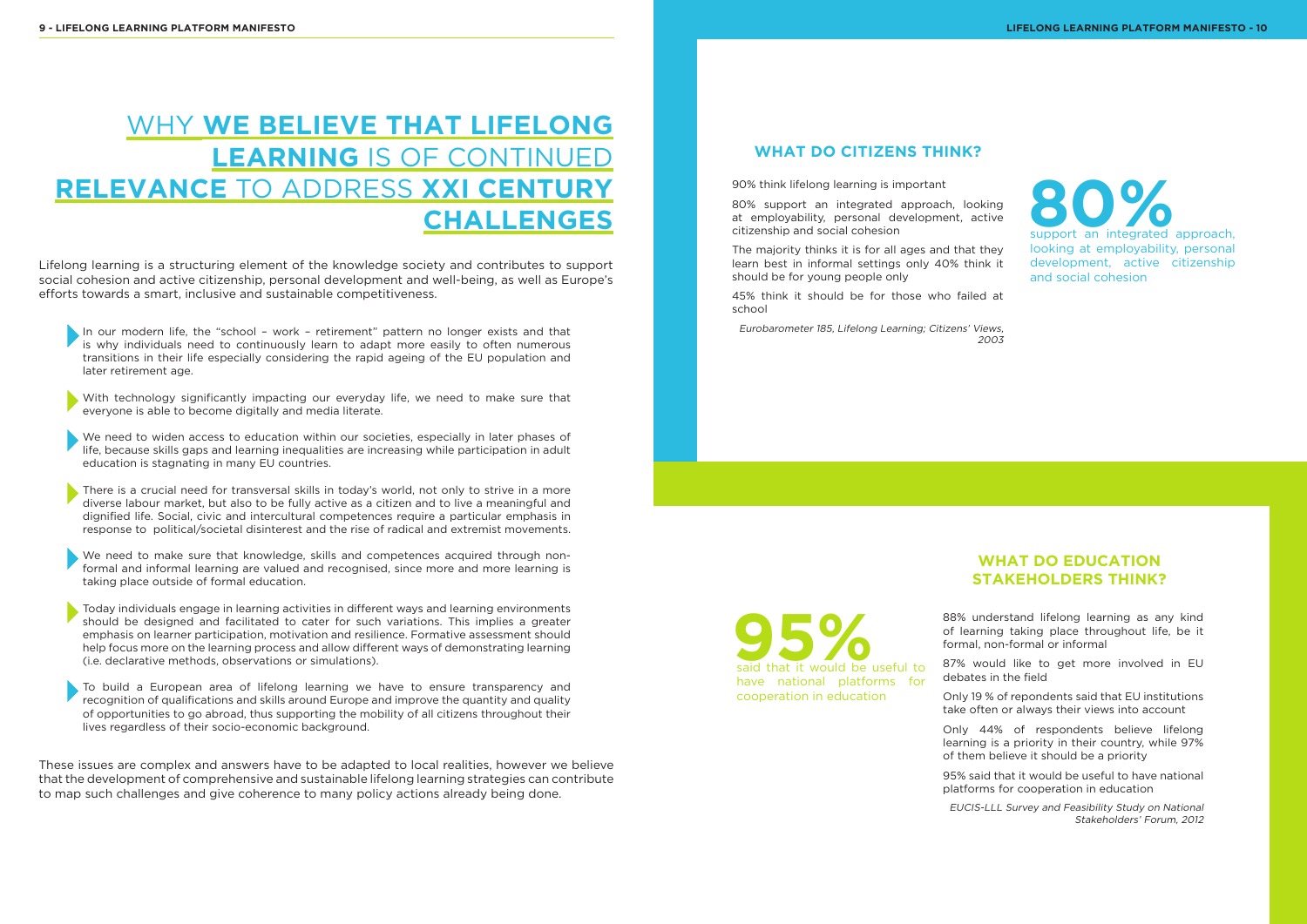



Implementing lifelong learning implies working **CROSS**across sectors and with different actors at all levels **SECTORAL** - European, national and regional/local. This is **SECTORAL** - extinctive important at the grassroots loved in order particularly important at the grassroots level in order **PARTNERSHIPS** to reach out to local communities and especially to disadvantaged groups. Changing mindsets and and CIVIL fostering cooperation within public authorities is a key to public sector innovation<sup>10</sup>. Partnership, **DIALOGUE** involving communities, social partners and civil society organisations should come with clear mechanisms of dialogue and should be specifically supported by national and EU programmes such as Erasmus+.

We have a collective responsibility to raise awareness on the importance of lifelong learning and show **AWARENESS**  that we are all still learning! Many initiatives exist RAISING across Europe such as the Lifelong Learning Weeks or Lifelong Learning Days/Festivals. It is also about engaging local communities and learning ambassadors. We believe that much more efforts should be made to attract public attention on the wide benefits of lifelong learning for instance by launching an EU-wide campaign on the benefits of learning and notably on the role of education in building inclusive and tolerant societies.

The «Memorandum on Lifelong Learning» was adopted more than ten years ago by the European institutions to provide guidelines to Member States on the implementation of lifelong learning strategies. The idea was to build "a European Area of Lifelong Learning". Where are we now? Many Member States have adopted national strategies linked to important reforms such as the development and referencing of their national qualifications frameworks to the  $\mathbf{P}$ European one ("EQF") and the adoption of the EU Council Recommendation on the validation on **EFFORTS** non-formal and informal learning in 2012. Lifelong learning is considered to be the area where EU cooperation showed the greatest added value (2014 "ET2020" Survey). Unfortunately, implementing comprehensive lifelong learning strategies is still a challenge in Europe; today only half of the Member States are reported to have one in place<sup>11</sup>.

We need a secured and sustainable funding of education. The Education and Training Monitor 2015 shows decreasing national budgets in the field since 2011 whereas we all know that investing in people is a way out of the crisis and a long-term investment for the future of Europe. Besides, we need long-**FUNDING** term lifelong learning strategies; introducing than withdrawing policies damage the perception of withdrawing policies damage the perception of individuals and put a strong burden on the shoulders of implementing bodies.

# **LONG-TERM and STRATEGIC**

# **WHAT** SHOULD THE **EUROPEAN UNION**  AND **ITS MEMBER STATES DO?**

Fifteen years after the "Memorandum on Lifelong Learning", the Lifelong Learning Platform invites EU institutions and Member States to take stock of the **PROGRESS** progress made, identify challenges ahead and adopt comprehensive and sustainable lifelong learning strategies in partnership with civil society.

Implementing such strategies requires a strong political will to coordinate political instruments as **COORDINATE** well as working in partnership between educational, social and employment sectors and between **and** policy-makers and civil society organisations. We thus call for a strong commitment to implement **DEVELOP**  comprehensive lifelong learning strategies by making sure synergies are made between policies **A COMMON** and by creating dialogue mechanisms between actors including civil society organisations.

# **STRATEGY**

# **PURSUE**

# **ASSESS**

10. The Innovation Imperative in the Public Sector, OECD, August 2015.

11. Commission staff working document, accompanying the Draft 2015 Joint Report of the Council and the Commission on the implementation of the Strategic Framework for European cooperation in education and training (ET 2020), August 2015.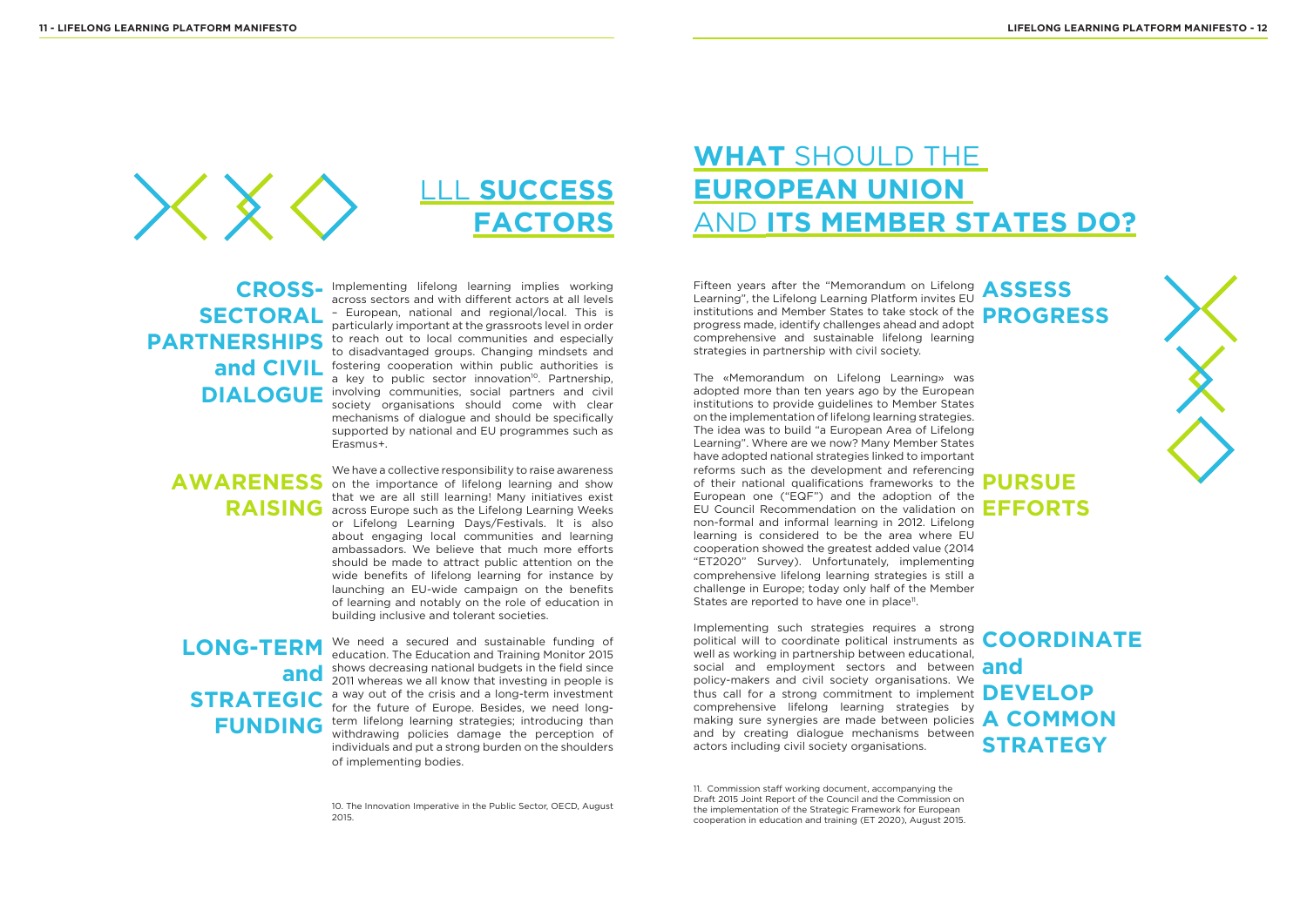**The Lifelong Learning Platform (previously EUCIS-LLL) was born in 2005 as a response from civil society organisations to the definition and implementation of a European policy in the field of education and training in the so-called "Open Method of Coordination".**

**In 2001 already, several educational networks had come together to share their experience and expertise around a Europewide consultation on the EU "Lifelong Learning Memorandum". This cooperation became systematic when the Platform was established as a permanent organisation in 2005. For 10 years now, the Lifelong Learning Platform has played a key role in structuring and increasing the input of civil society on the "Education and Training 2020" and "Europe 2020" strategies and their predecessors.**

**The Lifelong Learning Platform was acknowledged by the European Commission in 2009 as a "unique representation" of lifelong learning of the various education and training actors organised at EU level, and in 2011 as "in a unique position to support European networks in education and training to work collectively at European, national and local levels and to contribute to a structured policy dialogue within the open method of coordination in education and training".** 

**Gathering 39 organisations, the Lifelong Learning Platform is today the most legitimate interlocutor of the EU institutions in the field of lifelong learning. It continuously defends the need to implement a dialogue across educational sectors and between stakeholders and public institutions at all levels, regional, national and European.**

## **Values**

The platform fosters a vision of lifelong learning that promotes equity, social cohesion and active citizenship. It believes that the objectives of education and training should not only be described in terms of employability or economic growth but also as a framework for personal development. It is essential to raise awareness on the fact that lifelong learning should include a large range of learning settings and create more complementarity and continuity between formal, non-formal and informal learning.

## **Vision**

The Lifelong Learning Platform promotes a holistic vision of lifelong learning, from cradle to grave, that is not limited to formal education but integrates nonformal and informal learning. By bringing together actors from all sectors and levels of education and training, The platform contributes to an increased flexibility between systems. By encouraging an exchange of knowledge, it aims to build a citizen's voice on education and training issues but also to propose concrete solutions to make lifelong learning a reality for all.

## **Objectives**

- • Pursuing an active dialogue with European institutions
- • Enabling exchanges of best practice, experiences and expertise
- Disseminating information on key issues in the lifelong learning sector

# ABOUT THE **LIFELONG LEARNING PLATFORM**



The Lifelong Learning Platform benefits from the financial support of the Erasmus+ Prgramme delivered by the European Commission



Co-funded by the Erasmus+ Programme of the European Union